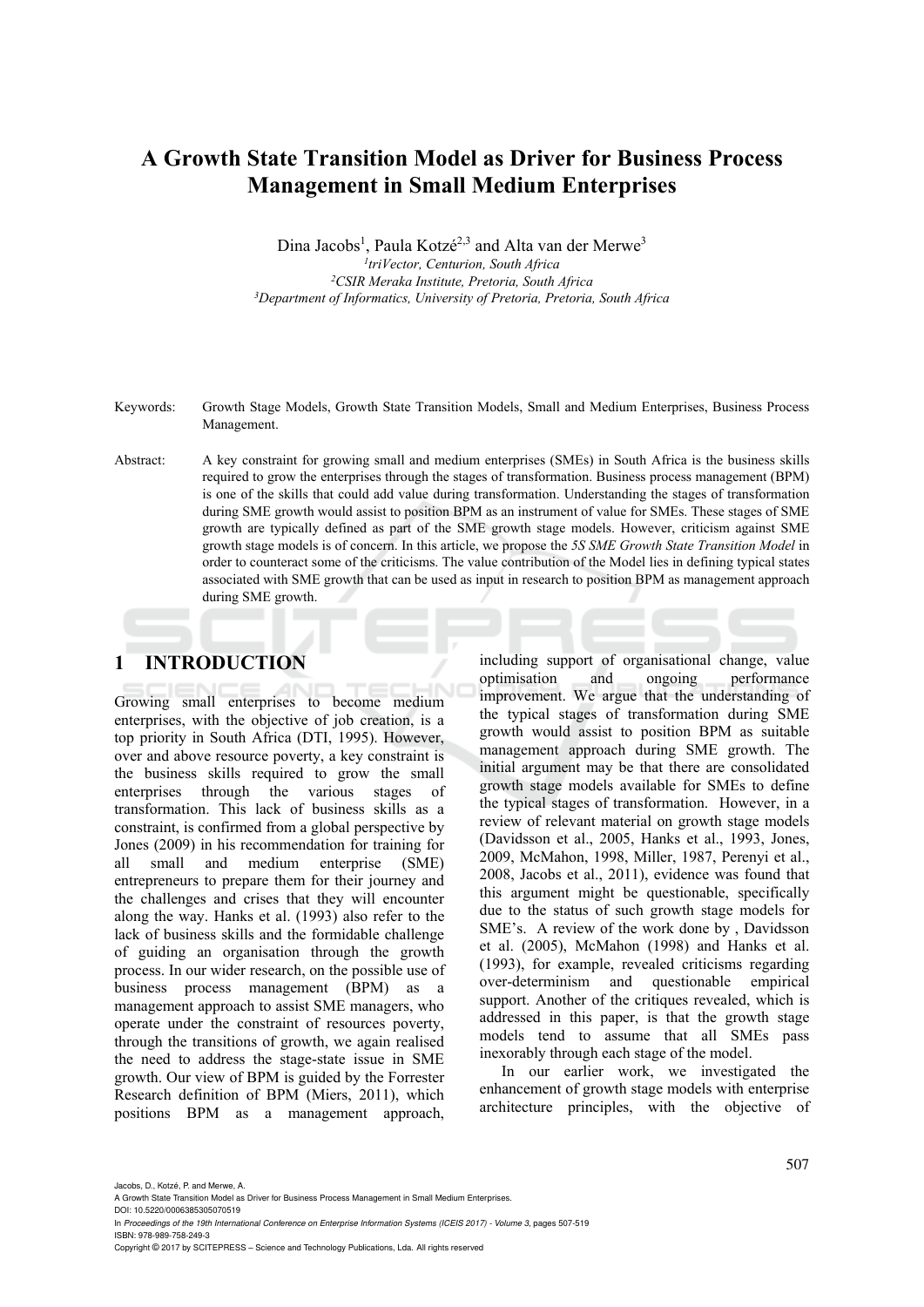providing guidance to SME managers during the transformation process from being a small enterprise to becoming a big enterprise (Jacobs et al., 2011). One of the suggestions from this work was to consider replacing the stage concept with a 'current to future state transition' approach.

Following up on this suggestion, the focus of this paper is the development of an SME growth state transition model, called the *5S SME Growth State Transition Model*, aimed also at counteracting the identified critique against growth stage models. The intention is, as part of our wider research to position BPM as management approach for SME growth, to use this Model to enrich/adapt BPM approaches to assist SME managers through transitions of growth. The Model is not a proposed alternative for SME growth stage models as such; its aim is specific to identifying transitions as input towards our mentioned research.

Section 2 describes the background to this paper with reference to SME growth and SME growth stage models. The research method is described in section 3. Section 4 elaborates on the problems identified with growth stage models for SMEs. The proposed *5S SME Growth State Transition Model* is presented in section 5, with an overview of a demonstration of the applicability of the *5S SME Growth State Transition Model* discussed in section 6. Section 7 concludes with a discussion of the value of the *5S SME Growth State Transition Model* and a reference to future research.

# **2 BACKGROUND**

## **2.1 SME Growth**

The definition of SMEs in South African legislation makes provision for SME growth with reference to micro, very small, small and medium enterprises. In South Africa a small business is defined, per sector, by the number of employees and/or turnover and/or assets as defined in the National Small Business Act of 1996 (DTI, 2008). As an example, the criteria for a medium enterprise vary per sector from 100 to 200 employees, with a turnover of between R5 million and R64 million, and assets with a value of between R3 million and R23 million.

SME growth is associated with a change in status of the SME through various transitions. The South African Department of Trade and Industry (DTI) defines the transition cycle associated with SME growth from an informal to a formal business as: (1) seed stage, (2) operational, (3) registration for VAT

(value added tax), (4) permanent employment, and (5) registration as a legal entity (DTI, 2008).

## **2.2 SME Growth Stage Models**

Davidsson et al. (2005) and McMahon (1998) refer to the seminal book by Penrose (1959) explaining the two different connotations of growth, namely the amount of growth versus the process of growth. SME growth stage models are related to the process of growth. SME growth is viewed as a series of phases or stages of development through which the business may pass during an enterprise life cycle. In their review of research on small firm growth, Davidsson et al. (2005) define growth stage models as a description of the distinct stages of SME growth, as well as the set of typical problems and organisational responses associated with each stage. A large number of SME growth stage models exist.

The SME growth stage models that focus on generic problems that organisations may encounter during growth are valuable from various perspectives:

- From a management perspective, for the definition of SME operating models and helping SME managers to make important decisions (Jones, 2009).
- From the prediction perspective, one of the objectives of the model by Greiner (1972) is to create awareness among entrepreneurs of possible crises and solutions as part of the transformation through the different stages.
- From the understanding perspective, Massey et al. (2006) confirm that the life-cycle phenomenon has been found meaningful by SME managers.

Concerning growth itself, SME growth stage models can provide value:

- To identify critical organisational transitions, as well as pitfalls the organisation should seek to avoid as it grows in size and complexity (Hanks et al., 1993).
- To provide a better understanding of the growth process of small firm development as input for research and policy-making (McMahon, 1998).
- To assist with managerial growth problems and internal processes, such as growth state transitions, managerial consequences and solutions (Davidsson et al., 2005).
- To assist with the management of key transition points (Phelps et al., 2007).

• To assist in periods of change after operating for some period of time in a definable state that then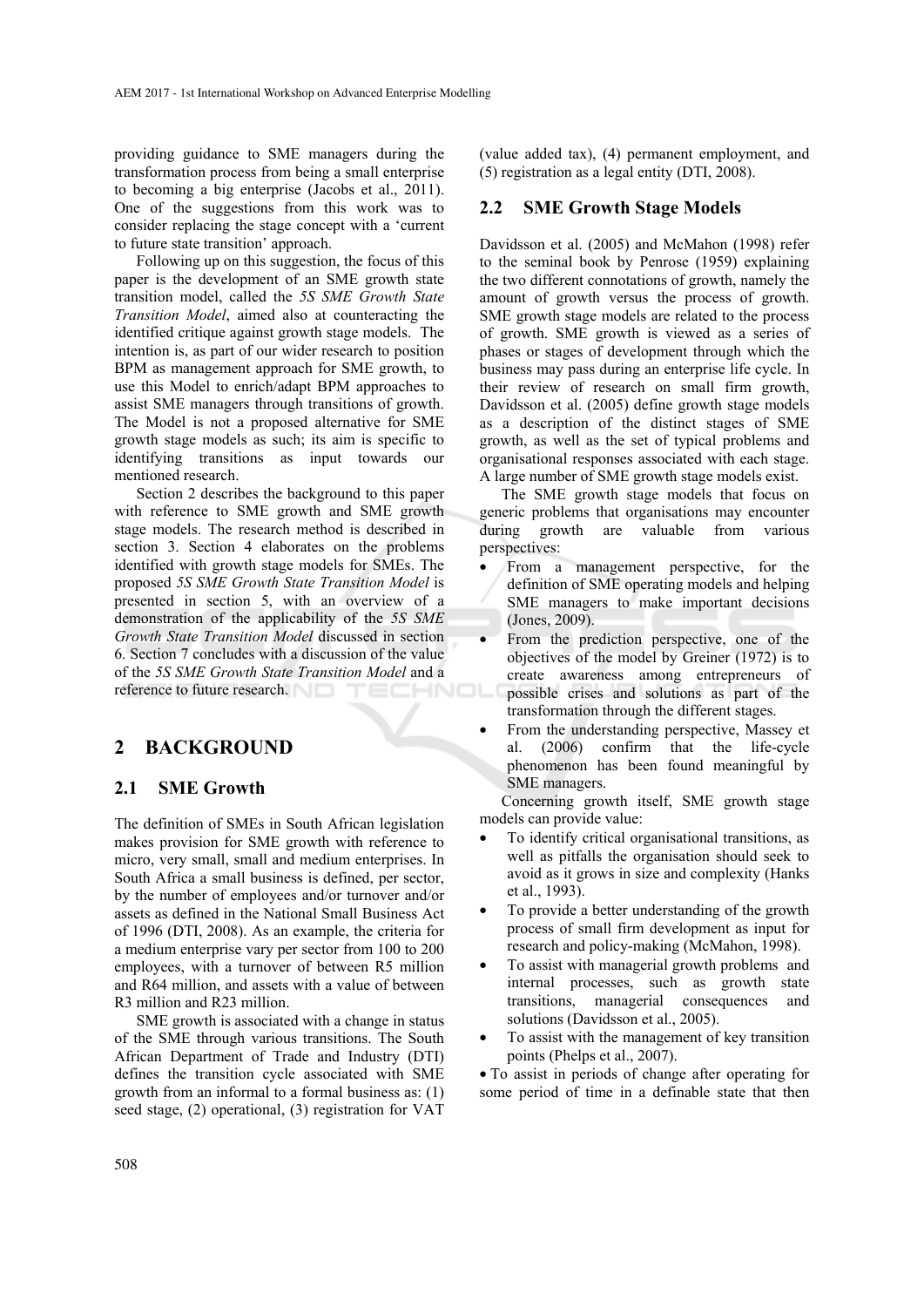changes, sometimes incrementally and other times dramatically (Levie and Lichtenstein, 2010).

Although a wide variety of SME growth stage models were published over the years, these SME growth stage models, as indicated in the introduction, did not escape criticism. It is important to address such concerns, as SME growth stage models are important for SME managers in order to understand, manage and predict problems that are likely to arise during SME growth.

This paper addresses one of these criticisms by proposing an alternative solution to understand typical transitions associated with SME growth.

# **3 RESEARCH METHOD**

As part of our wider research project to position BPM as management approach for SME growth, design science research, following the process suggested by Vaishnavi and Kuechler (2013), was used to guide our research process. For the part of the wider research presented in this paper, a literature review of growth stage models was conducted as first step. Based on the literature review and the analysis of SME growth stages, it became clear that a number of challenges exist with SME growth stage models. One of the problems, namely that stage models and life-cycle theories do not accurately represent the growth of SMEs, was identified as the focus of the problem to be addressed in this paper. In addition, an analysis of the corporate records of an actual SME was used to confirm the criticisms of SME growth stage models associated with the stages specifically. As outcome of the two studies, a suggestion was made to investigate whether a *state transition model* approach could be an alternative to address this problem. The development of the proposed model involved an analysis of a representative set of growth stage models, to identify state transitions, and to define an SME growth state transition classification framework. Mapping the state transitions to the classification framework resulted in the *5S SME Growth State Transition Model*. To demonstrate whether the SME Growth State Transition Model addressed the concern that SME growth stage models did not accurately represent the growth of SMEs, the use of the model was demonstrated by again applying it to the actual SME. Further evaluation was done as part of the wider research to position BPM as management approach for SME growth.

# **4 ELABORATION OF THE IDENTIFIED PROBLEM**

## **4.1 Criticism of SME Growth Stage Models**

In the introduction, we mentioned the criticisms of over-determinism, questionable empirical support for growth stage models, and the fact that the stage models tend to assume that all SMEs pass inexorably through each phase of a growth stage model. In addition, the following is a summary of the criticisms identified based on the content of reviews of SME growth stage models by Hanks et al. (1993), McMahon (1998), Davidsson et al. (2005), Massey et al. (2006), Phelps et al. (2007) and Levie and Lichtenstein (2010):

- SME growth stage models are conceptually rather than empirically based: There is a lack of empirical validation of the proposed SME growth stage models and even if empirical studies were carried out, the outcome did not favour the SME growth stage model theory (Levie and Lichtenstein, 2010, Churchill and Lewis, 1983).
- The definition of a stage is vague and too general and the terminology is not explicitly defined: Not only does the vague definition of a stage make it difficult for the SME manager to apply the model, but it also results in disparities between models.
- The number of stages varies from between two and eleven and the transition through the stages result in variations: There is no consensus on how many stages there are in SME growth stage models, and whether organisations evolve through the same series of stages.
- Descriptive model versus explanatory or predictive model: The models serve well for descriptive purposes, but have limited explanatory or predictive power.
- Stage models and life-cycle theories do not accurately represent the growth of SMEs: Whether a specific SME growth stage model originated from evolution or revolution as its foundation (Greiner, 1972), stages of corporate development (Scott and Bruce, 1987), morphogenesis (Kazanjian, 1988) or an organisational life cycle (Lippitt and Schmidt, 1967), the SME growth stage models are all based on the underpinning assumptions of an organismic metaphor regarding growth. Such assumptions typically include the assumptions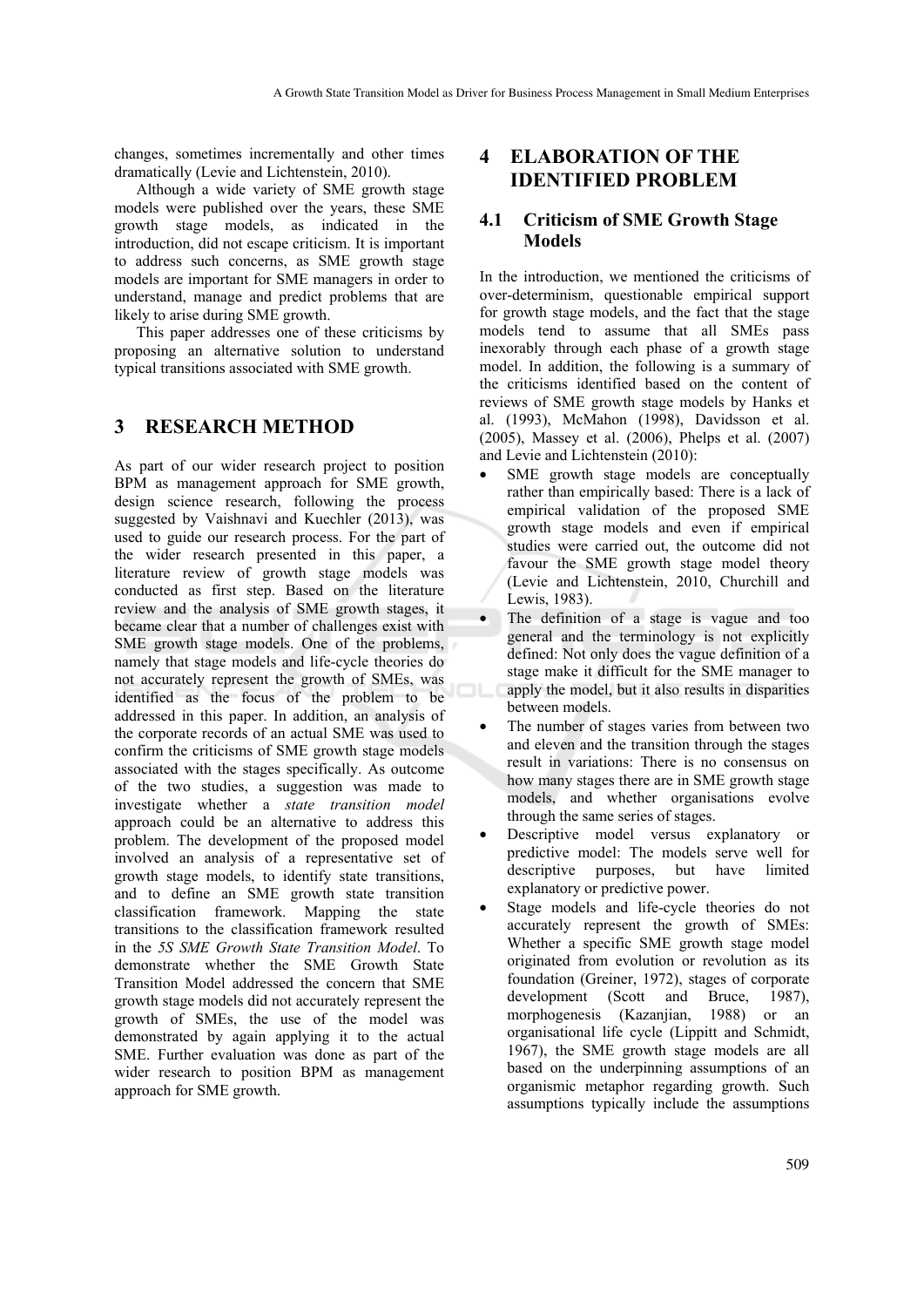that growth is linear, sequential, deterministic and invariant. Levie and Lichtenstein (2010) reviewed more than 100 SME growth stage models published over a period of more than 40 years and concluded that stage models and lifecycle theories do not accurately represent the growth of SMEs.

Although all these criticisms are important, this paper specifically addresses the last one related to the stages of growth stage models.

## **4.2 Analysis of an Actual SME**

An analysis of the corporate records of an actual SME, company SME X, growing from a small enterprise into a medium enterprise was used to confirm the criticisms of SME growth stage models associated with the stages specifically. The nature of the underlying business of the small enterprise was that of a consulting practice with a narrowly defined service range. During the 2011/2012 financial year, the number of full time employees was around 35 and the number of subcontractors varied between 10 and 20. The SME's management wanted to understand the areas of concern and wished to identify the initiatives to be included in the business plan to deliberately manage the growth from a small to a medium enterprise.

During 2010, SME X developed an operating model with one of the objectives being the growth of the enterprise from a small into a medium enterprise. The growth model for 2011/2012 financial year was based on the replication of new pipelines. The *replication model* (Ross et al., 2006) was therefore a good fit to describe the growth model.

The Model for Small Business Growth (Scott and Bruce, 1987) was used in the analysis of company SME X. The Model consists of five stages as illustrated in Table 1. The principles of the Evolution of Five Phases of Growth (Greiner, 1972) were the foundation of the Model for Small Business Growth (Scott and Bruce, 1987). The Evolution of Five Phases of Growth highlighted typical crises and solutions as part of the transformation through the different stages of SME growth. In the Model for Small Business Growth, the different criteria, such as the stage of the industry and key issues, were presented in relation to each stage, from the Inception stage (Stage 1) through to the Maturity stage (Stage 5). For example, in Stage 1, *Inception*, the key issues were those of obtaining customers and economic production, which changed in Stage 5, *Maturity,* to those of expense control, productivity, and niche marketing if the industry was declining.

Using the 2010 operating model of company SME X, the current and future states of the SME were mapped according to the Model for Small Business Growth (Scott and Bruce, 1987). The outcome of this mapping of SME X is illustrated in Figure 1. Based on the SME growth stage model principles, the expectation was that there would be a single value for all areas of concern, e.g. for all areas of concern the stage would be Stage 3, an indication that the company was in that specific stage of growth. A second expectation was that for all areas of concern the future state would be the next stage, for example Stage 4, indicating that the company was moving to the expansion stage.



Figure 1: Current and Future States of Company SME X based on 2010 information.

This mapping of the current and future states of the company illustrated the challenges faced by the company in determining its current and future *stage* according to the guidelines of growth stage models. For the product and market research as well as major investments, the current state of company SME X was still Stage 2, but for management style, systems and controls and cash generation, the current states were associated with Stage 4. For the other six areas of concern, the current state of company SME X was indicated as Stage 3. Regarding moving to the future state the intent, for the majority of the areas of concern, was to move to the next stage. However, for three of the areas of concern, namely management style, systems and controls as well as major source of finance, there was no business value in moving to the next stage.

Whether the observation, that an enterprise is not necessarily in the same stage for all areas of concern, was contributing towards, or was a result of, the criticism of SME growth stage models, was not clear.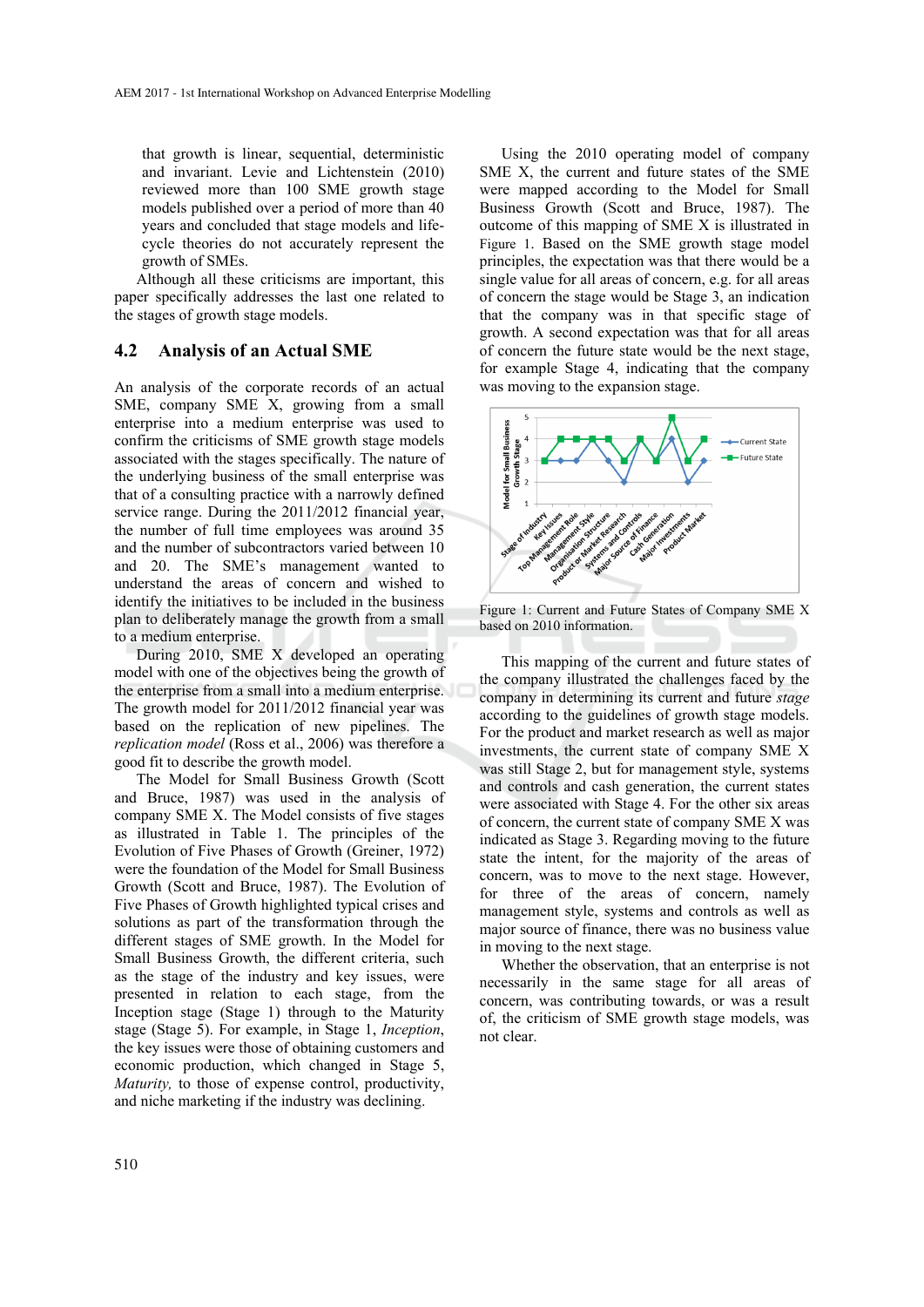|                                     | Stage 1                                                | Stage 2                                                           | Stage 3                                                                      | Stage 4                                                                             | Stage 5                                                                       |
|-------------------------------------|--------------------------------------------------------|-------------------------------------------------------------------|------------------------------------------------------------------------------|-------------------------------------------------------------------------------------|-------------------------------------------------------------------------------|
|                                     | Inception                                              | Survival                                                          | Growth                                                                       | Expansion                                                                           | Maturity                                                                      |
| Stage of Industry                   | Emerging,<br>fragmented                                | Emerging,<br>fragmented                                           | Growth, some larger<br>competitors, new<br>entries                           | Growth, shakeout                                                                    | Growth/shakeout or<br>mature/ declining                                       |
| <b>Key Issues</b>                   | Obtaining<br>customers,<br>economic<br>production      | Revenues and<br>expenses                                          | Managed growth,<br>ensuring resources                                        | Financial growth,<br>maintaining control                                            | Expense control,<br>productivity, niche<br>marketing if industry<br>declining |
| <b>Top Management</b><br>Role       | Direct supervision                                     | Supervised<br>supervision                                         | Delegation,<br>coordination                                                  | Decentralisation                                                                    | Decentralisation                                                              |
| Management Style                    | Entrepreneurial,<br>individualistic                    | Entrepreneurial,<br>administrative                                | Entrepreneurial,<br>coordinated                                              | Professional,<br>administrative                                                     | Watchdog                                                                      |
| Organisation<br>Structure           | Unstructured                                           | Simple                                                            | Functional,<br>centralised                                                   | Functional.<br>decentralised                                                        | Decentralised<br>functional/product                                           |
| Product and Market None<br>Research |                                                        | Little                                                            | Some new product<br>development                                              | New product,<br>innovation, market<br>research                                      | Production innovation                                                         |
| Systems and<br>Controls             | Simple<br>bookkeeping,<br>eyeball control              | Simple bookkeeping,<br>personal control                           | Accounting systems,<br>simple control<br>reports                             | Budgeting systems,<br>monthly sales and<br>production reports,<br>delegated control | Formal control.<br>systems management<br>by objectives                        |
| Major Source of<br>Finance          | Owners, friends<br>and relatives,<br>suppliers leasing | Owners, suppliers,<br>banks                                       | Banks, new partners.<br>retained earnings                                    | Retained earnings,<br>new partners, secured long-term debt<br>long-term debt        | Retained earnings,                                                            |
| <b>Cash Generation</b>              | Negative                                               | Negative / breakeven Positive but                                 | reinvested                                                                   | Positive with small<br>dividend                                                     | Cash generator, higher<br>dividend                                            |
| Major Investments                   | Plant and<br>equipment                                 | Working capital                                                   | Working capital,<br>extended plant                                           | New operating units                                                                 | Maintenance of plant<br>and market position                                   |
| <b>Product and Market</b>           | Single line and<br>limited channels<br>and market      | Single line and<br>market but<br>increasing scale and<br>channels | <b>Broadened</b> but<br>limited line, single<br>market, multiple<br>channels | Extended range,<br>increased markets<br>and channels                                | Contained lines<br>Multiple markets and<br>channels                           |

Table 1: Model for Small Business Growth (Scott and Bruce, 1987).

What was, however, confirmed with this analysis of company SME X, is that the typical SME growth stage model may be value adding to create awareness of concepts related to growth. It also, however, revealed that a new approach is required in order to understand typical transitions during SME growth, which can affect how to position BPM as management approach for SMEs.

# **5 PROPOSED 5S SME GROWTH STATE TRANSITION MODEL**

The development of the proposed *5S SME Growth State Transition Model* involved five steps, starting with the identification of a list of SME growth stage models to consider, followed by the selection of a list of ten representative SME growth stage models to analyse in order to derive possible SME growth state transitions. The terminology used in the ten SME growth stage models was used to define an SME growth state transition classification framework. The detailed SME growth state

transitions were mapped against the SME growth state transition classification framework, resulting in the consolidated *5S SME Growth State Transition Model*.

The identification of an inventory of existing SME growth stage models is discussed in section 5.1. The selection of a representative set of SME growth stage models is described in section 5.2. The set of SME growth state transitions derived from these selected SME growth stage models is described in section 5.3. In order to consolidate the derived SME growth state transitions in section 5.5, a classification framework is defined in section 5.4.

## **5.1 Identification of SME Growth Stage Models**

The literature review of SME growth stage models by Levie and Lichtenstein (2010) included references to 104 distinct articles referencing SME growth stage models published during the period 1962 to 2006. Ten SME growth stage models, representing the majority of concepts found in the 104 growth stage models, were identified for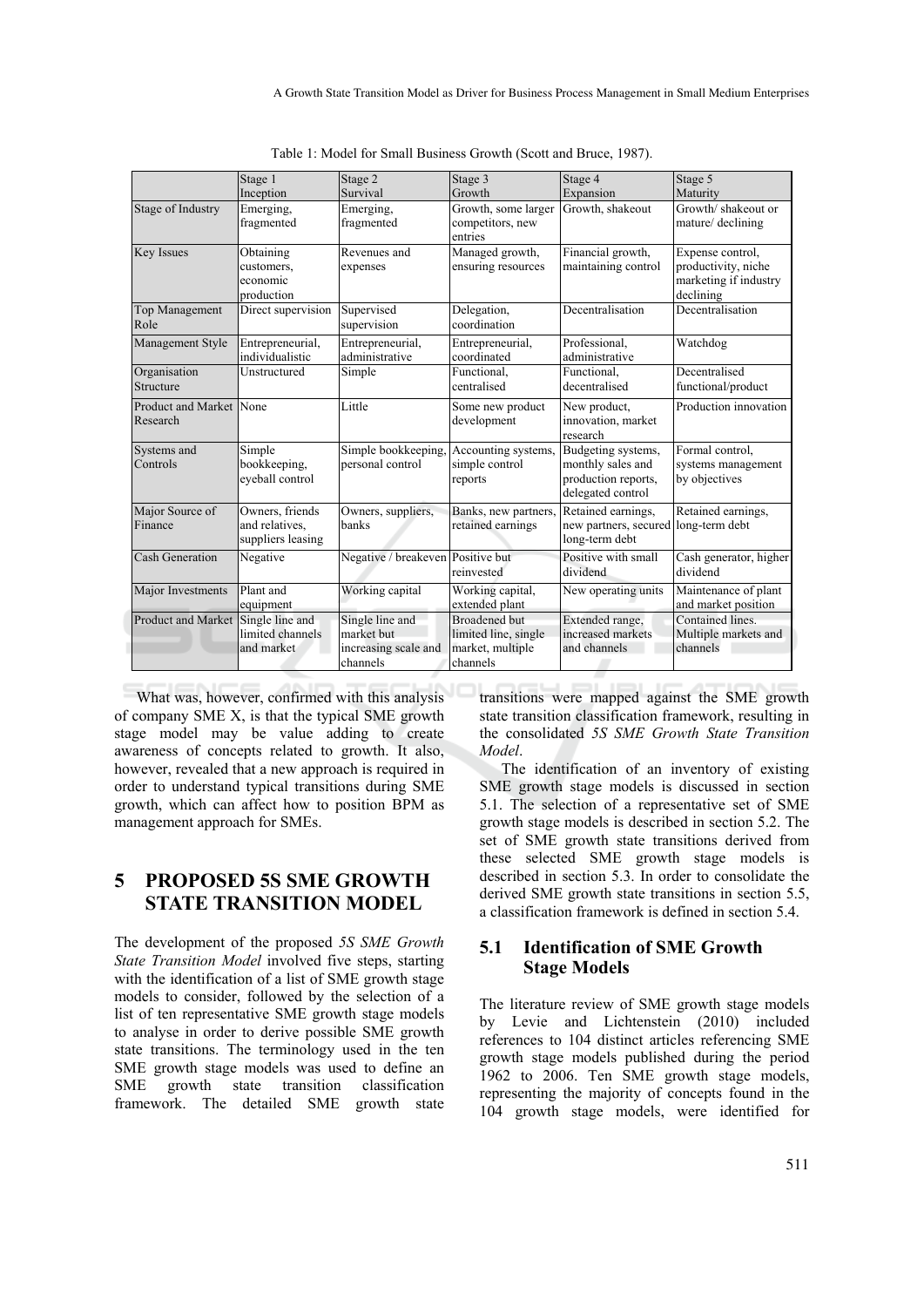inclusion in the detailed state transition analysis. An in-depth analysis of all 104 models is identified as further research.

The identification of articles describing SME growth stage models, as candidates for selection of one of the ten representative models, focused on two periods, namely articles published in the period 1962 to 2006 and articles published during the period after 2006. For the period 1962 to 2006, candidates were identified by cross-mapping the references of the following literature reviews:

- Hanks et al. (1993) include references to eleven articles describing SME growth stage models.
- McMahon (1998) refers to 31 articles describing SME growth stage models.
- Davidsson et al. (2005) refer to nine articles describing SME growth stage models.
- Phelps et al. (2007) include 33 different references in their SME life cycle literature review.
- Levie and Lichtenstein (2010) cite 104 articles describing SME growth stage models. For the purpose of the identification of ten acknowledged references to SME growth stage models, only references also listed by one of the other literature reviews or references that were cited four or more times were considered, resulting in 28 of the 104 articles being included in the candidate list of SME growth stage model references.

For the period after 2006, a review of literature resulted in the identification of an additional seven references to SME growth stage models.

## **5.2 Selection of Representative SME Growth Stage Models**

The selection of the ten representative SME growth stage models from the identified publications of SME growth stage models was done by applying the following criteria:

- A reference to an SME growth stage model was included if the reference was referenced by at least four of the five literature reviews.
- As an additional test it was checked that the references most cited, according to Levie and Lichtenstein (2010), were all included for consideration as a representative SME growth stage model.
- The SME growth stage models were further examined to determine if the description of an SME growth stage model in literature was sufficient to derive SME growth state transitions.

The seven references published after 2006 were also considered as candidate sources. Only three of these seven references included enough detail to derive transitions. The SME growth stage models described by Phelps et al. (2007), Lester and Parnell (2008) and Levie and Lichtenstein (2010) were consequently included in the final list of references of SME growth stage models.

The final selection of ten representative references used as sources to derive SME growth state transitions from SME growth stage models is listed in Table 2. The name used to identify a specific SME growth stage model was derived from the content of the published article.

Table 2: Representative References to SME growth stage models.

| Representative List of<br>References to SME<br>Growth Stage Models | Name of the SME Growth Stage<br>Model       |
|--------------------------------------------------------------------|---------------------------------------------|
| Greiner (1972)                                                     | Evolution in Five Phases of Growth<br>Model |
| Adizes (1979)                                                      | Organisational Passages Model               |
| Churchill and Lewis<br>(1983)                                      | Stages of Small Business Growth<br>Model    |
| Ouinn and Cameron<br>(1983)                                        | <b>Integrated Life Cycle Model</b>          |
| Miller and Friesen<br>(1984)                                       | Corporate Life Cycle Model                  |
| Scott and Bruce (1987)                                             | Model for Small Business Growth             |
| Hanks et al. (1993)                                                | Structural Variable Model                   |
| Phelps et al. $(2007)$                                             | <b>Tipping Point Framework</b>              |
| Lester and Parnell<br>(2008)                                       | Organisational Life Cycle Scale             |
| Levie and Lichtenstein<br>(2010)                                   | <b>Stage Categories Model</b>               |

## **5.3 Deriving SME Growth State Transitions**

Each of the SME growth stage models, listed in Table 2, was analysed and the SME growth state transitions were derived for use in the development of the *5S SME Growth State Transition Model*. The focus of this activity was to determine whether it was possible to derive the states as the result of a transition from the SME growth stage models.

As example, the result of deriving the growth state transitions from the study by Hanks et al. (1993) is included in this paper. In the Structural Variable Model (Hanks et al., 1993), it is proposed that each life cycle stage of an enterprise consists of an unique configuration of variables related to the organisation context and structure. Two sets of variables are used to measure the context and the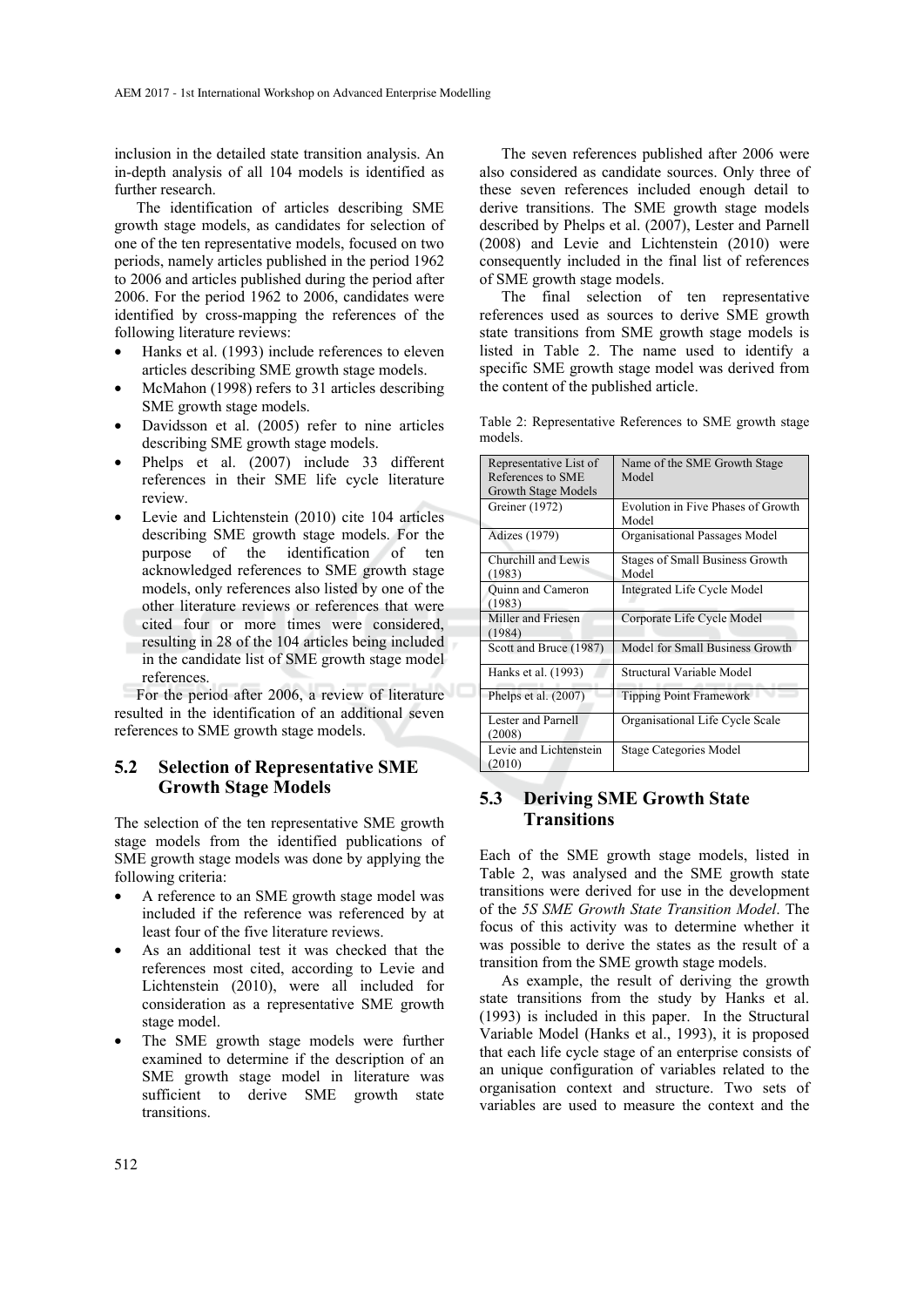structure of the enterprise. The contextual variables include measures such as age, size and rate of growth, and were not used to derive states related to SME growth. The structural variables, which were used to derive states related to SME growth, include measures of vertical differentiation, structural form, formalisation, decision-making, specialisation and centralisation. The states derived from the Structural Variable Model are listed in Table 3.

A similar process was followed to identify growth state transitions from the other nine representative SME growth stage models.

## **5.4 Proposed 5S Classification Framework for SME Growth State Transitions**

The first step towards the definition of the *5S Classification Framework* was the consolidation of all the states from the analysis of the ten selected SME growth stage models.

The ten selected SME growth stage models did not use the same classification scheme to group the different states. A prerequisite for the consolidation of the states was therefore the development of a classification framework to group the different states, resulting in the *5S SME Growth State Classification Framework*. Based on the principle that seven plus/minus two elements are easier to process and to remember, the objective was to group the identified states into a framework with a maximum of nine elements.

The resulting *5S SME Growth State Classification Framework*, as presented in Table 4, includes five classes as well as sub-classes. The names of derived classes each starts with the letter *S*, namely *Strategy*, *Structure*, *Systems*, *Style of Management* and *Staff*. As a way of verifying the classification, it was compared with other SME growth stage models. The classes of the *5S SME Growth State Classification Framework* was similar to the categories of attributes as described by Levie and Lichtenstein (2010).

## **5.5 Consolidation into 5S SME Growth State Transition Model**

The consolidated list of states derived from the representative set of growth stage models was thereafter mapped to the *5S SME Growth State Classification Framework*, as presented in Table 5 to Table 12 (see Appendix). The content of these tables was determined through synthesis.

Table 3: States derived from Structural Variable Model (Hanks et al., 1993).

|                                              |           | <b>State Description</b>                                                                                                                                                                                                                                                                                                                                                                                                                                                                                                                                                                                                                            |
|----------------------------------------------|-----------|-----------------------------------------------------------------------------------------------------------------------------------------------------------------------------------------------------------------------------------------------------------------------------------------------------------------------------------------------------------------------------------------------------------------------------------------------------------------------------------------------------------------------------------------------------------------------------------------------------------------------------------------------------|
| Formalisation                                |           | Formal policies and procedures guide most decisions.<br>Important communication between departments is<br>documented by memo.<br>Formal job descriptions are maintained for each<br>position.<br>The top management team is comprised of specialists<br>from each functional area.<br>Reporting relationships are formally defined.<br>Lines of authority are specified in a formal organisation<br>chart.<br>Rewards and incentives are administered by objective<br>and systematic criteria.<br>Capital expenditures are planned well in advance.<br>Plans tend to be formal and written.<br>Formal operating budgets guide day-to-day decisions. |
| Organisation<br>Top                          | managemen | Simple (Owner/Manager assisted by individuals with<br>varying responsibilities. No divisions or functional<br>departments)<br>Function (Separate departments or functions (i.e.<br>engineering, marketing, production, personnel)<br>Division (Separate groups for similar products, markets<br>or geographic regions)<br>Entrepreneurial (One individual makes decisions based<br>Entrepreneurial (One individual makes decisions based)<br>and personal judgment)<br>Professional (Functional specialists make decisions)<br>based on expertise and analytical tools)                                                                             |
| Centralisation                               |           | Who is the last person whose permission must be<br>obtained before legitimate actions may be taken in the<br>following areas?<br>Promotion of a direct worker<br>Addition of a new product/service<br>Unbudgeted expenditure (\$500-\$1000 in 1994)<br>Selection of type or brand of new equipment<br>Dismissal or firing of a direct worker                                                                                                                                                                                                                                                                                                        |
| Specialisation (Responsible person per area) |           | Public/shareholder relations<br>Shipping and receiving<br>Building maintenance<br>Customer/Product service<br>Production planning / scheduling<br>Personnel<br>Advertising<br>Legal affairs<br>Purchasing<br>Sales<br>Quality control<br>Employee training<br>Market research<br>Accounting<br>Inventory control<br>Industrial engineering<br>Research and development<br>Safety / security<br>Payroll<br>Finance                                                                                                                                                                                                                                   |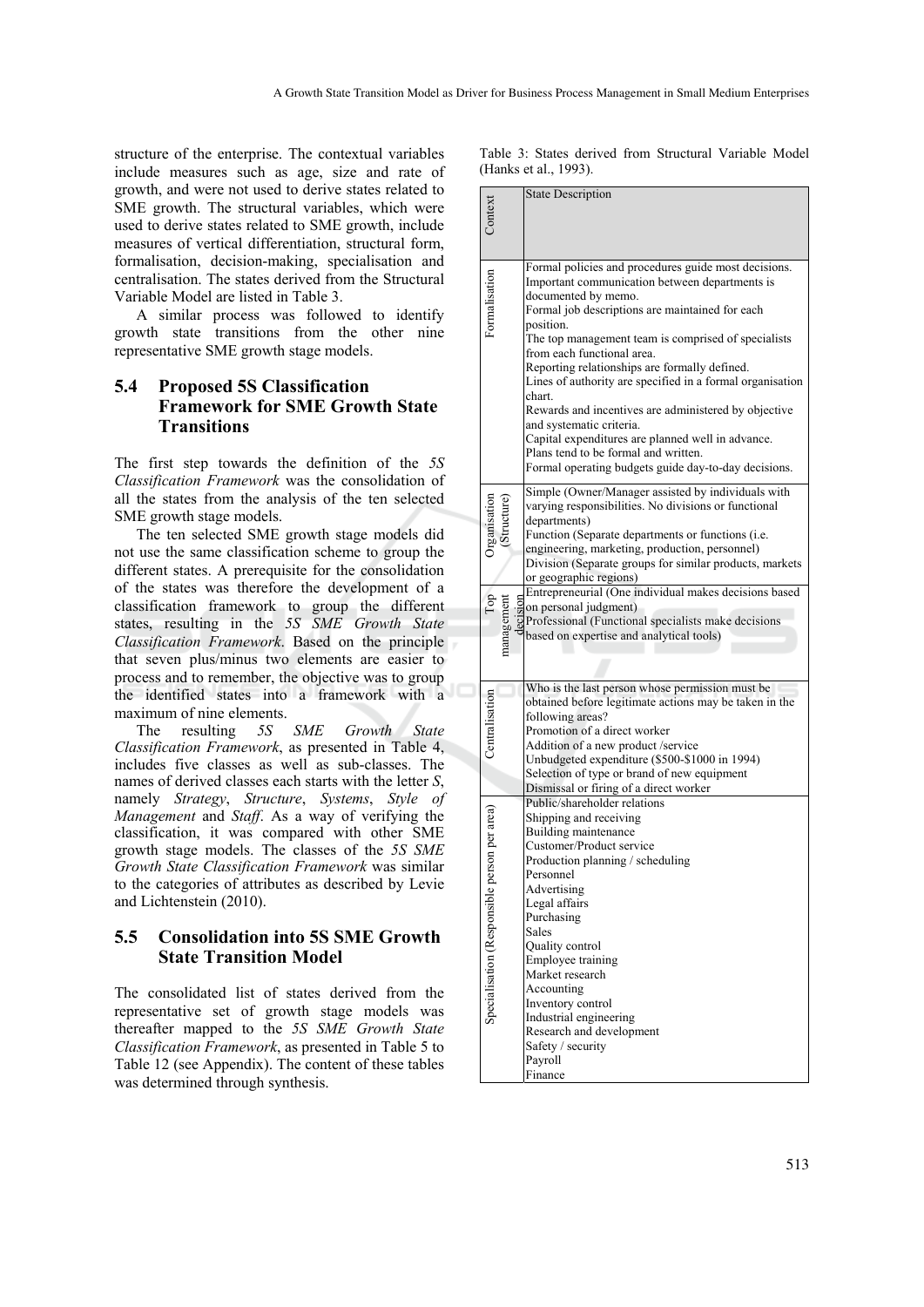Table 4: 5S Growth State Classification Framework.

| Class      | Sub-Classes             |  |
|------------|-------------------------|--|
| Strategy   | Product leadership      |  |
|            | Operational excellence  |  |
|            | Market share            |  |
|            | Customer focus          |  |
| Structure  |                         |  |
| Systems    | Process                 |  |
|            | Information systems     |  |
|            | Controls                |  |
|            | Planning                |  |
| Style of   | Delegation of authority |  |
| Management | Decision-making style   |  |
| Staff      |                         |  |

The consolidation was based on the classes and subclasses as defined by the *5S State Growth Classification Framework*. This final deliverable is referred to as the *5S SME Growth State Transition Model* and is collectively represented by the content of Table 5 to Table 12.

The *5S SME Growth State Transition Model* is structured in such a way that it can be used as an assessment sheet, by adding three columns (current state, future state and not applicable), allowing the SME manager to indicate the current state as well as the future state, or whether the statement is not applicable to the specific SME. The future state column would indicate the list of transitions to be managed for the specific SME. If the current state is also the future state, both cells should be selected.

## **5.5.1 SME Assessment of the Strategy as Differentiator in the Market**

The consolidation of the states associated with the *Strategy* (S1) class is grouped in Table 5 (see Appendix) according to the following four strategies: *product leadership, operational excellence, marketing or distribution channels* and *customer focus*.

## **5.5.2 SME Assessment of Structure**

SME growth results in a transition from an informal *s*tructure to a more formal *Structure* (S2)*,* with a number of options, as presented in Table 6 (see Appendix).

## **5.5.3 SME Assessment of the SME as a System**

Within the context of an SME as a system, a 'system' is referring to a set of distinct parts that interact to form a complex whole. The four distinct parts of the *Systems* (S3) class are the *processes,* 

*enabling information systems, controls* and specifically the concept of *planning* as part of the SME as a system. These sub-classes of states are included in Table 7 to Table 10 (see Appendix).

## **5.5.4 SME Assessment of the Style of Management**

The style of management matures as the SME growths. Within the 5S *SME Growth State Transition Framework the Style of Management (S4)* has two concepts related to the SME assessment, namely the delegation of authority and the *decision making style*. The sets of state statements are included in Table 11 (see Appendix).

## **5.5.5 SME Assessment of the Staff Component**

The state descriptions that form part of the *Staff* (S5) component is included in Table 12 (see Appendix).

# **6 DEMONSTRATION OF THE APPLICABILITY OF THE 5S SME GROWTH STATE TRANSITION MODEL**

The applicability of the proposed *5S SME Growth State Transition Model* was illustrated by again studying company SME X to demonstrate that the identified growth state transitions are indeed applicable to SMEs.

The study was based on the historical records of company SME X. The states were mapped to four major periods in the growth of the company. The growth was defined by the number of staff and contractors in that specific period. These periods can be summarised as:

- 2002 2005: This period was associated with early establishment, initially with four founders, and ending with seven permanent staff members and five contractors.
- 2006 2009: This period was related to partnering with a Broad-Based Black Economic Empowerment partner as well as a product vendor. The staff numbers grew to fifteen permanent staff members, and the number of contractors varied between five and ten.
- $2010 2013$ : This was a period of growth with a well-defined business model, restructuring of the shareholders model, and a maximum of just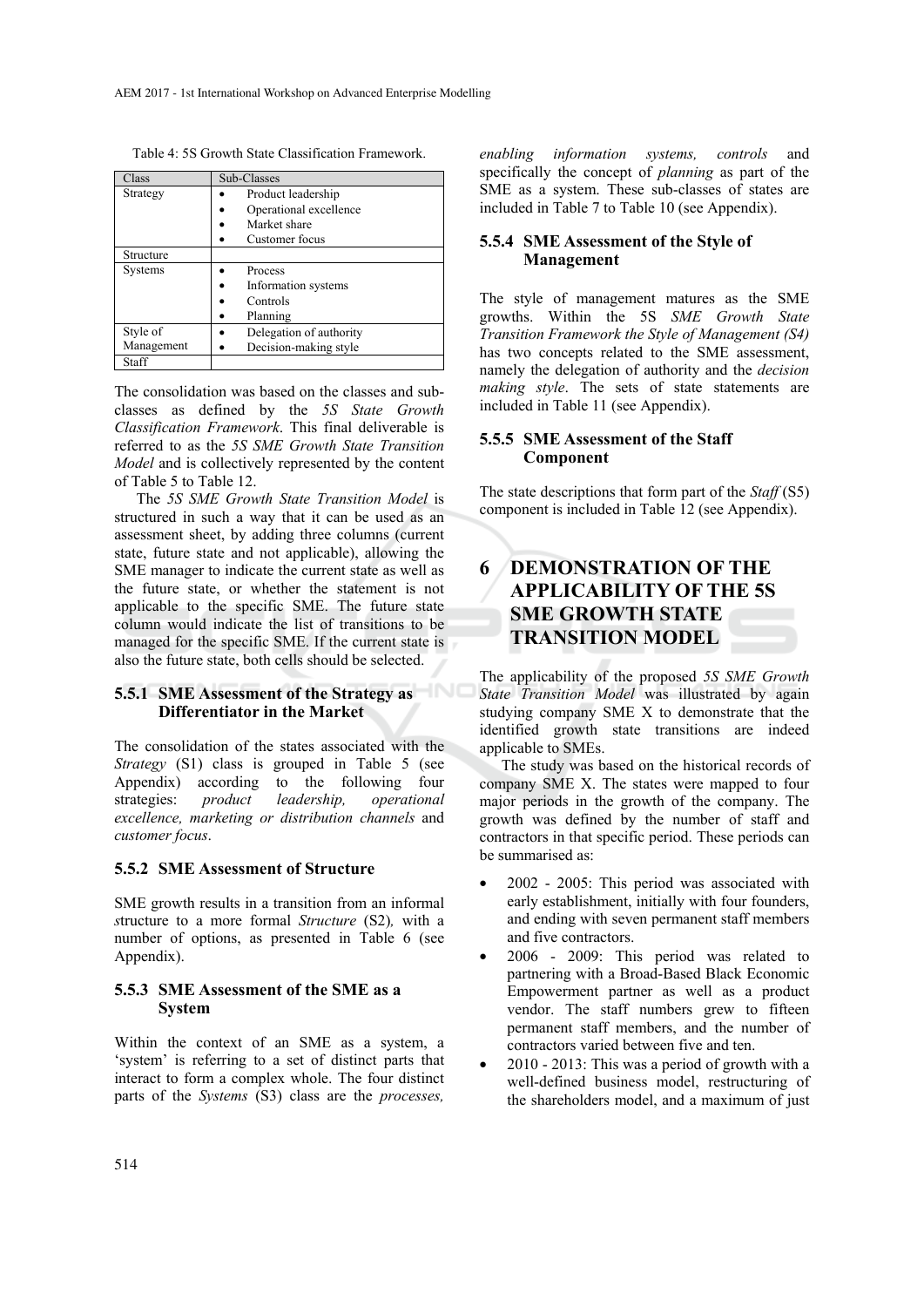over fifty staff members and close to twenty contractors.

• 2014: This year was a period of transformation and diversification in order to adapt to market conditions. The number of staff members declined and the use of contractors was minimal. The period associated with a specific growth state transition statement is indicated in Table 5 to Table 12 (see Appendix).

The demonstration of the *5S SME Growth State Transition Model* as applied to the history of company SME X highlighted the following:

- The Model would mature by use with the addition, deletion and consolidation of growth state transitions.
- Some of the growth state transitions may be industry-specific.
- Application of the Model could result in various outcomes, such as not being applicable, single occurrence, multiple occurrences and repetitive occurrences.

The most important awareness was that the Model successfully eliminated the constraint of stages associated with SME growth stage models.

# **7 CONCLUSION**

The research objective of the work presented in this paper was to develop an SME growth state transition model that can be used as input to our research to position BPM a management approach for SMEs. The requirement was for such a model to address the criticism regarding the sequential nature of the existing SME growth stage models. The development of the *5S Growth State Transition Model* included: (1) the identification of SME growth state transitions as defined in existing SME growth stage models, (2) the definition of a *5S SME Growth State Classification Framework* for the classification of the growth state transitions, and (3) the consolidation of the identified growth state transitions by mapping them to the *5S SME Growth State Classification Framework*.

A study based on information from company SME X demonstrated that the *5S Growth State Transition Model* is a fair representation of the SME growth state transitions. These state transitions identified potential changes and transformations in the organisation.

BPM is typically a discipline that adds value during changes and/or transformations. The value contribution of the *5S SME Growth State Transition* 

*Model* can be summarised as a better understanding of the transitions associated with SME growth, making it possible to position BPM as a management approach to manage change during transformation. The next challenge is to develop a BPM approach, supportive of self-sufficiency, which can be used as input to the development of a BPM approach to assist SME managers to manage a specific growth state transition.

# **ACKNOWLEDGEMENTS**

The work presented in this paper was conceptualised based on the research for the PhD Degree of Dina Jacobs, completed in 2016, at the Vaal Triangle Campus of North-West University, South Africa. Paula Kotzé and Alta van der Merwe were her PhD promotors.

# **REFERENCES**

- Adizes, I. (1979). Organizational Passages--Diagnosing and Treating Lifecycle Problems of Organizations. Organizational Dynamics, 8, 3-25.
- Churchill, N. C. & Lewis, V. (1983). The five stages of small business growth. Harvard Business Review, 61, 30-50.
- Davidsson, P., Achtenhagen, L. & Naldi, L. (2005). Research on Small Firm Growth: A Review.
- DTI. (1995). National Strategy for the Development and Promotion of Small Business in South Africa. In: Insutry, D. O. T. A. (ed.).
- DTI. (2008). Annual Review of Small Business in South Africa 2005-2007.
- Greiner, L. E. (1972). Evolution and revolution as organizations grow. Harvard Business Review, 50, 37- 46.
- Hanks, S. H., Watson, C. J., Jansen, E. & Chandler, G. N. (1993). Tightening the life-cycle construct: a taxonomic study of growth stage configurations in high-technology organizations. Entrepreneurship Theory and Practice, 18, 5-29.
- Jacobs, D., Kotzé, P., van der Merwe, A. & Gerber, A. (2011). Enterprise Architecture for Small and Medium Enterprise Growth. In: Albani, A., Dietz, L. & Verelst, J. (eds.) Advances in Enterprise Engineering V - First Enterprise Engineering Working Conference (EEWC 2011). Berlin: Springer-Verlag.
- Jones, N. (2009). SMEs Life Cycle -- Steps to Failure or Success? AU-GSB e-Journal, 2, 3-14.
- Kazanjian, R. K. (1988). Relation of dominat problems to stages gowth in technology-based new ventures. Academy of Management Journal, 31, 257-279.
- Lester, D. L. & Parnell, J. A. (2008). Firm size and environmental scanning pursuits across organizational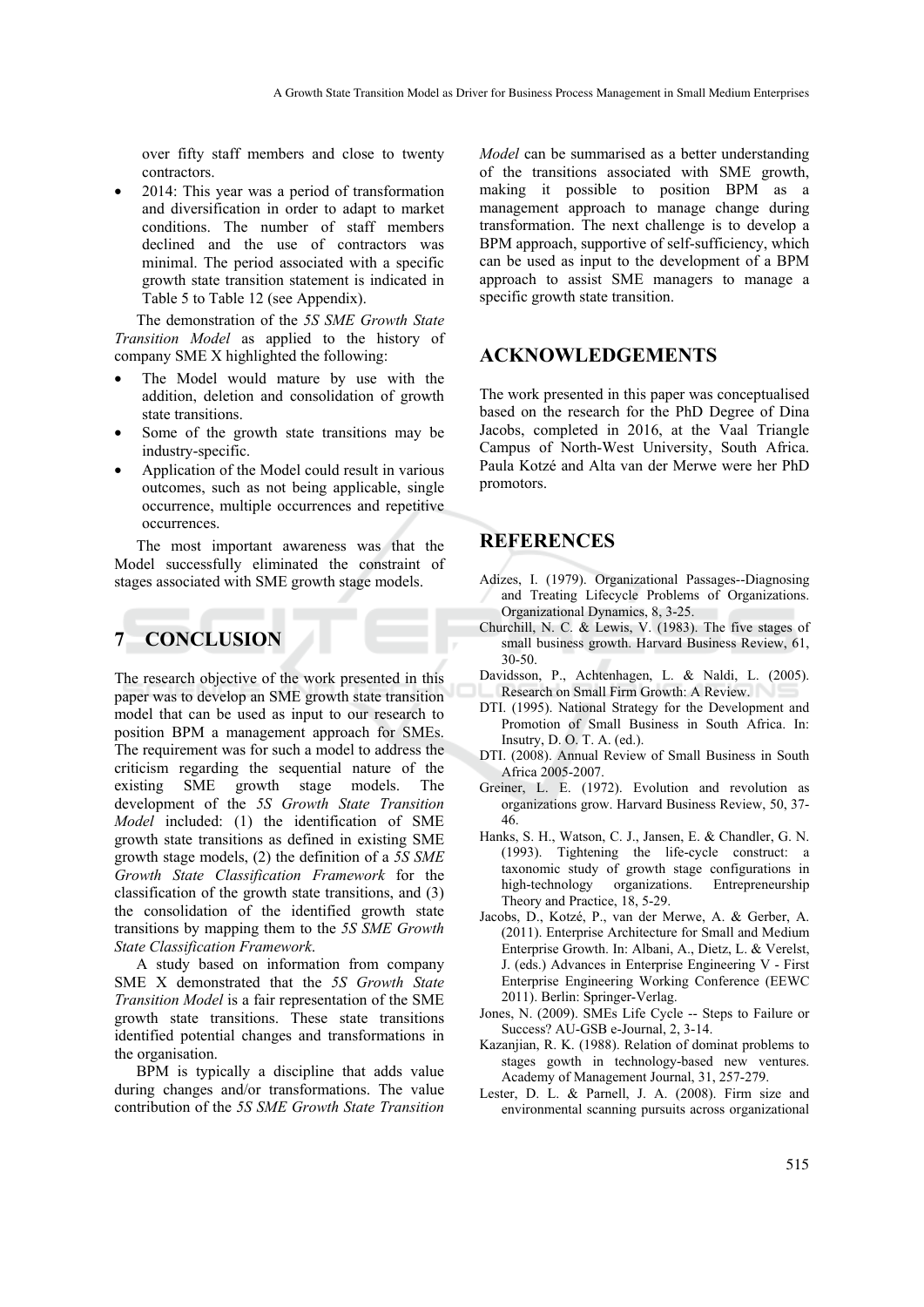AEM 2017 - 1st International Workshop on Advanced Enterprise Modelling

cycle stages. Journal of Small Business and Enterprise Development, 15, 540-544.

- Levie, J. & Lichtenstein, B. B. (2010). A Terminal Assessment of Stages Theory: Introducing a Dynamic States Approach to Entrepreneurship. Entrepreneurship Theory and Practice, 34, 317-350.
- Lippitt, G. L.  $\&$  Schmidt, W. H. (1967). Crises in a developing organization. Harvard Business Review, 47, 102-112
- Massey, C., Lewis, K., Warriner, V., Harris, C., Tweed, D., Cheyene, J. & Cameron, A. (2006). Exploring firm development in the context of New Zealand SMEs. Small Enterprise Research: The Journal of SEAANZ,, 14, 1-13.
- McMahon, R. (1998). Stage Models of SME Growth Reconsidered.
- Miers, D. 2011). Scope of BPM Initiatives.].
- Miller, D. (1987). The Genesis of Configuration. Academy of Management Review, 12, 686-701.
- Miller, D. & Friesen, P. H. (1984). A Longitudinal Study of the Corporate Life Cycle. Management Science, 30, 1161-1183.
- Penrose, E. (1959). The Theory Oxford, Oxford University Press.
- Perenyi, A., Selvarajah, C. & Muthaly, S. (2008). The Stage Model of Firm Development: A Conceptualization of SME Growth. Proceedings of Regional Frontiers of Entrepreneurship Research 2008: 5th International Australian Graduate School of Entrepreneurship (AGSE) Entrepreneurship Research Exchange. Melbourne, Victoria, Australia: Australian Graduate School of Entrepreneurship, Swinburne University of Technology.
- Phelps, R., Adams, R. & Bessant, J. (2007). Life cycles of growing organizations: A review with implications for knowledge and learning. International Journal of Management Reviews, 9, 1-30.
- Quinn, R. E. & Cameron, K. (1983). Organizational life cycles and shifting criteria of effectiveness: Some preliminary evidence. Management Science, 29, 33.
- Ross, J., Weill, P. & Robertson, D. (2006). Enterprise Architecture as Strategy Creating a Foundation for Business Execution, Boston, Harvard Business School Publishing.
- Scott, M. & Bruce, R. (1987). Five stages of growth in small business. Long Range Planning, 20, 45-52.
- Vaishnavi, V. & Kuechler, W. (2013). Design Research in Information Systems. Available: http:desrist.org/design-research-in-informationsystems [Accessed 18 July 2015 2015].
- Zheltoukhova, K. & Suckley, L. (2014). Hands-on or hands-off: effective leadership and management in SME's. Chartered Institute of Personnel and Development in collaboration with Sheffield Hallum University.

# **APPENDIX**

AND TECHNOLOGY PUBLICATIONS

The transition period(s) for company SME  $X$  is indicated in square brackets and colour blue after the transition statement. Refer to section 6 for a description of the transition periods.

### Table 5: SME Assessment of the Strategy as Differentiator in the Market.

| SME Assessment of the Strategy as Differentiator in the Market (S1)                                                                              |
|--------------------------------------------------------------------------------------------------------------------------------------------------|
| S1.1 Product leadership as differentiator in the market The SME is offering a unique or superior product to the market. It is important for      |
| the SME to gain and/or maintain the product leadership in the market.                                                                            |
| $S1.1.1$ Diversification by acquisition is a strategy to gain and/or maintain product leadership in the market. [2006-2009]                      |
| S1.1.2 Major and frequent product/service innovations is a strategy to gain and/or maintain product leadership in the market through new         |
| products. [2014]                                                                                                                                 |
| S1.1.3 Small and incremental product/service modifications is a strategy to gain and/or maintain product leadership in the market. [2006-        |
| 2009; 2010-2013; 2014]                                                                                                                           |
| S1.2 Operational excellence as differentiator in the market                                                                                      |
| The SME is differentiated by operational excellence in the market. The differentiator may be based on price, reliability, flexibility and/or     |
| responsiveness. The reliability is referring to quality and/or on time delivery. It is important for the SME to gain and/or maintain the         |
| competitive advantage in the market based on operational excellence.                                                                             |
| S1.2.1 Managing the supply-chain upstream and/or downstream is a strategy to gain and/or maintain a competitive advantage in the market.         |
| Working closely with suppliers and the distribution network enables an integrated end-to-end service as part of operational excellence. [Not]    |
| applicable]                                                                                                                                      |
| S1.2.2 Identification of a niche product/service to close a gap in the end-to-end supply-chain delivered is a strategy to gain and/or maintain a |
| competitive advantage in the market. $[2014]$                                                                                                    |
| S1.2.3 Economic production is a strategy to gain/or maintain a competitive advantage in the market. The focus is on efficiency, improving        |
| the production/service delivery process, to eliminate rework and to cut cost. $[2014]$                                                           |
| S1.3 Marketing / distribution channels as differentiator in the market                                                                           |
| The strategy is to establish the brand in the market and/or to create a network of distribution channels for the SME to gain and/or maintain     |
| market share.                                                                                                                                    |
| S1.3.1 Expansion of market and distribution channels is a strategy to ensure dominance of distribution channels and the associated               |
| competitive advantage in the market. $[2014]$                                                                                                    |
| S1.3.2 Geographical expansion is a strategy towards diversification and getting entry to new markets. [2006-2009]                                |
| S1.3.2 Market segmentation with different lines of products/services per market is a strategy for the SME to gain and/or maintain a              |

S1.3.3 Market segmentation with different lines of products/services per market is a strategy for the SME to gain and/or maintain a competitive advantage in the market. [2006-2009; 2010-2013; 2014]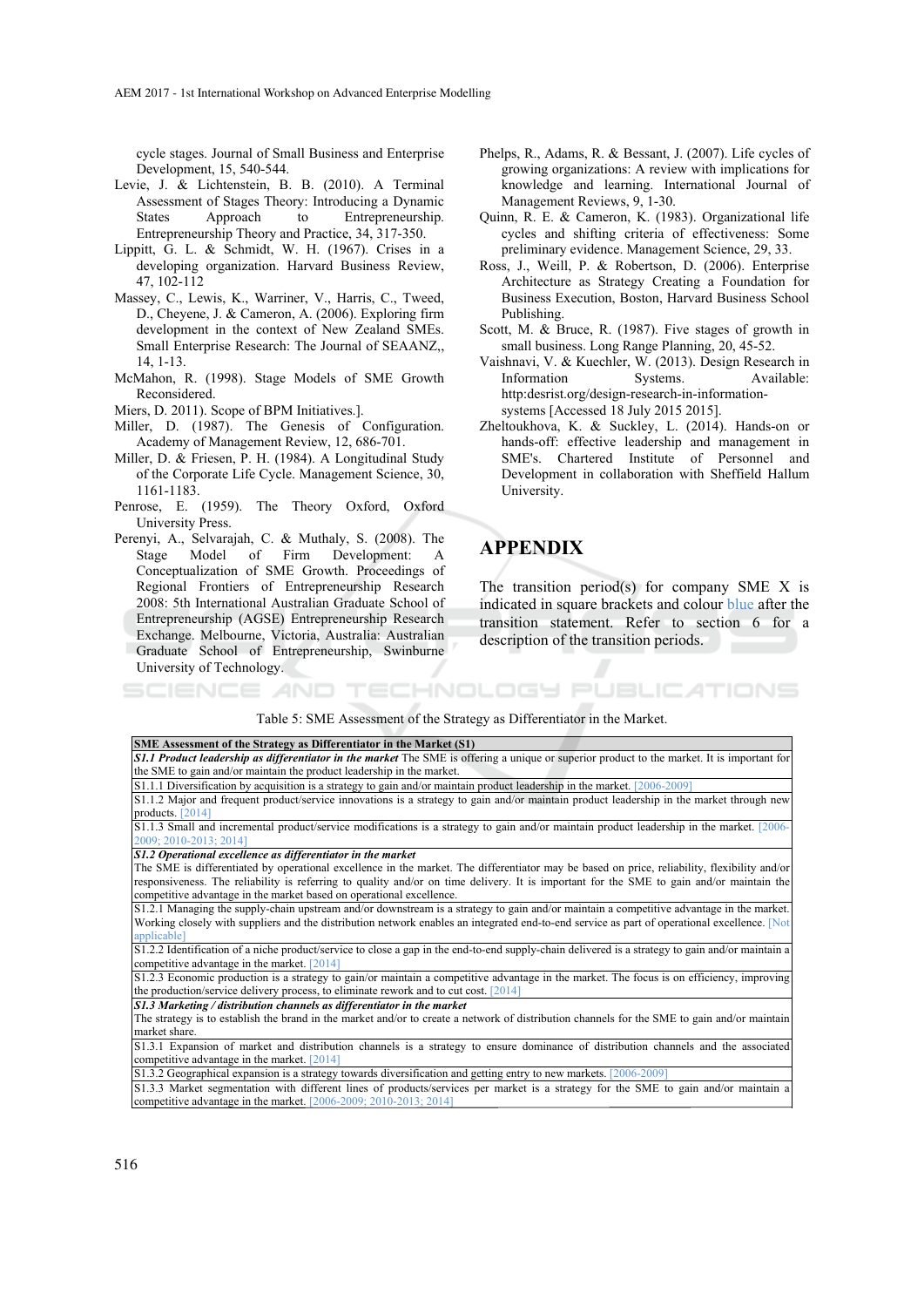Table 5: SME Assessment of the Strategy as Differentiator in the Market. (Cont.)

*S1.4 Customer focus as differentiator in the market* 

The SME creates and maintains strong customer relationships and the strategy is to ensure that the SME is the preferred product or service provider of the customer.

S1.4.1 Customer preference requires diversification of marketing, products and administrative practices, Scanning customer preference and acting on it is a strategy to gain and maintain the competitive advantage in the market. [Since 2006-2009 part of operations]

 $S1.4.2$  High performance enterprises have a stronger awareness of customers and customer needs and it is a strategy of the SME to know and obtain customers to become/remain a high performance enterprise. [2014]

Table 6: SME Assessment of Structure.

#### **SME Assessment of the Structure (S2)**

*It is possible to select more than one option for example decentralised geographically (S2.4) as well as shared services (S2.6). S2.1 Simple informal structure* 

The owner or manager is assisted by individuals with varying responsibilities. There are no divisions or functional departments. An informal structure is built around the owner manager and it is typical of small companies in the early stages of their development. The entrepreneur often has specialist knowledge of the product or service. [2002-2005]

#### *S2.2 Functional structure*

There are separate departments or functions (i.e. engineering, marketing, production, personnel). It is most appropriate to small companies which have few products and locations and which exist in a relatively stable environment.

• **Product based departments:** Structuring by product involves organising the business into departments, each of which focuses on a different product.

• **Customer based departments:** A business may be divided by the type of customer (e.g. public sector or private sector customers). [Not applicable]

#### *S2.3 Decentralised by geographical area*

Some businesses organise their activity according to geographical area. This is common in large multinational companies but it might also be appropriate for medium-sized businesses, for example a group of taxi firms, a small retail chain or a fast-food chain with several branches. Organising by area means each site can operate according to local demand but still be directed by business policy. Sometimes logistics relating to shipping, resources and staff make geographical structure the best choice. [2006-2009

#### *S2.4 Divisional structure*

There are separate groups for similar products, markets or geographic regions. There is a degree of difference among organisational divisions in terms of their overall goals, marketing and production methods and decision-making styles. Managers who are responsible for their own resources head them. Divisions are likely to be seen as profit centres and may be seen as strategic business units for planning and control purposes. [2014]

### *S2.5 Shared services structure*

Shared services is the provision of a service by one part of an organisation or group where that service had previously been found in more than one part of the organisation or group. Thus the funding and resourcing of the service is shared and the providing department/division effectively becomes an internal service provider. [2006-2009]

Table 7: SME Assessment of the Processes as part of the SME as System.

### **SME Assessment of the Processes as part of the SME as System (S3.1)**

#### *S3.1 Processes*

A business process describes the work that is being done in a business. As the SME grows it is important to define, standardise, align and optimise the processes overtime. In order to identify opportunities for optimisation the initial step is to measure the performance of the processes.

S3.1.1 The record keeping processes to keep record of all transactions as well as all communications are defined and implemented. Since 2002-2005 part of operations]

S3.1.2 The way of work to eliminate inefficiencies and to improve productivity is reviewed. Redundant activities are identified and removed. The level of standardisation of the process is monitored with the objective to reduce rework over time. Note: Efficiency is referring to how work is being done. [2006-2009; 2010-2013;2014]

S3.1.3 The way of work is reviewed to ensure all processes are effective, i.e. that what is being done and the outcome of a process is adding value. Note: Ensure that you do not increase the efficiency of a process that is not effective. [2010-2013; 2014]

S3.1.4 Processes to consider for specialisation are identified. At the early stages of the SME the owner(s) is filling all the roles. As the SME grows specialised processes are allocated to specialists or outsourced to a third party. The following are examples of processes to be considered for specialisation: public/shareholders relations, shipping and receiving, building maintenance, customer/product service, production planning/scheduling, personnel, advertising, legal affairs, purchasing, sales, quality control, employee training, market research, accounting, inventory control, industrial engineering, research and development, safety/security, payroll, finance. [Since 2006- 2009 part of operations]

S3.1.5 The performance of a business process is monitored, starting with the selection of a key performance indicator (KPI) and measurement of this one KPI. An example is to measure on time delivery or another example is to monitor the number of rework requests as a result of quality deviations. KPIs are often related to time, cost or quality. [2010-2013; 2014]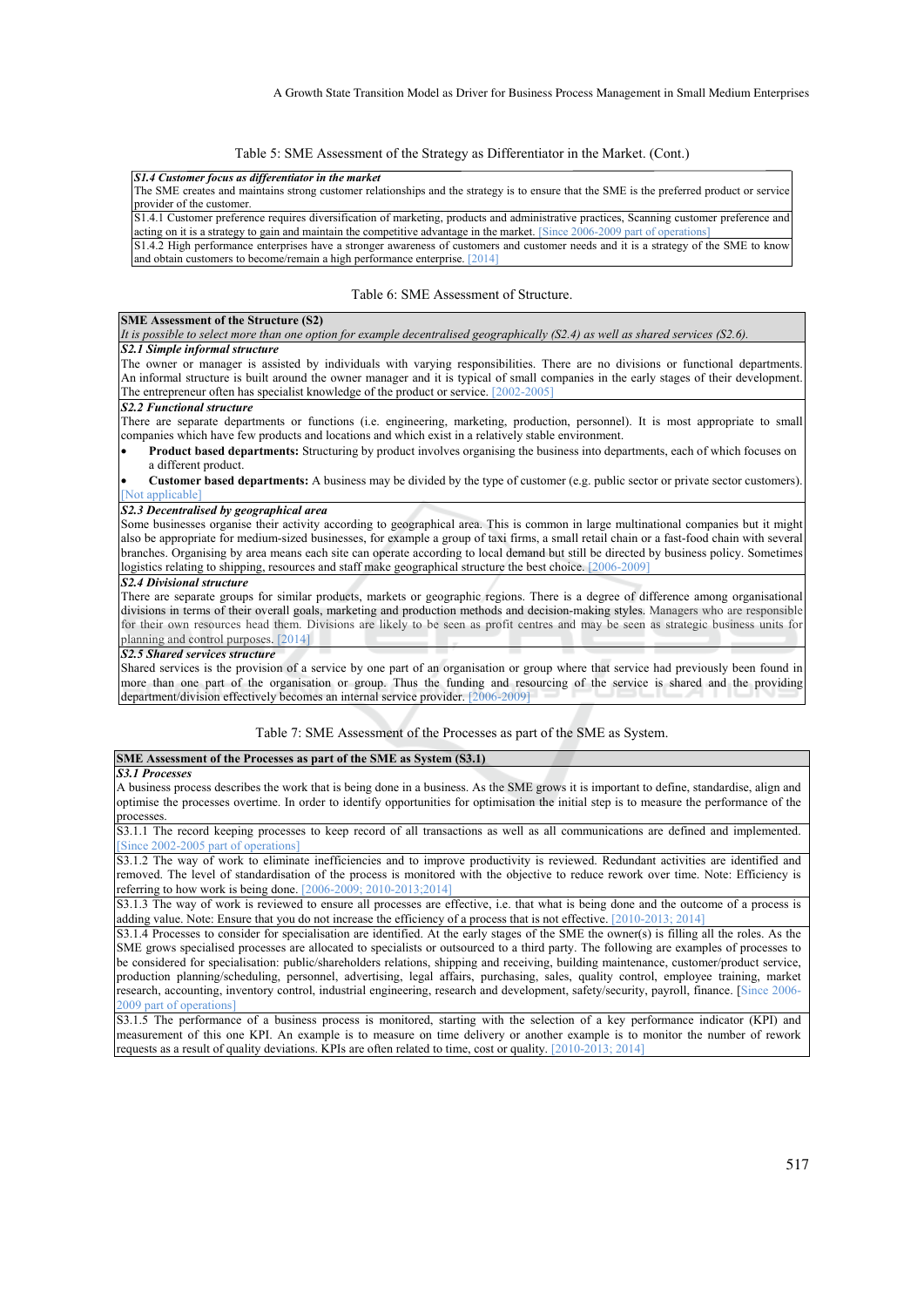Table 8: SME Assessment of the Information Systems as part of the SME as System.

| SME Assessment of the Information Systems as part of the SME as System (S3.2)                                                    |
|----------------------------------------------------------------------------------------------------------------------------------|
| <b>S3.2 Information Systems</b>                                                                                                  |
| Information systems are referring to technology that is enabling the business process. Examples are spreadsheets, cloud based    |
| information systems or even mobile applications.                                                                                 |
| S3.2.1 Reporting is enabled by an information system to track revenue and expenses on a monthly basis. Since 2002-2005 part of   |
| <i>operations</i>                                                                                                                |
| [S3.2.2 A financial system is implemented to automate the financial transactions including invoicing and management of expenses  |
| together with the management of creditors and debtors. [Since 2006-2009 part of operations]                                      |
| S3.2.3 A marketing system is implemented to manage customer information and lead management. [2014]                              |
| [S3.2.4 A production system or professional services system is implemented with a time sheet system playing an important role in |

professional services and the management of raw material and batches in production. [Since 2006-2009 part of operations] S3.2.5 A human resource management system is implemented to manage human resources, payroll and compliance with labour legislation. [Since 2006-2009 part of operations]

S3.2.6 A logistics or distribution system is implemented to manage delivery of products. [Not applicable]

S3.2.7 A management information system is implemented for information dissemination and retrieval. Relevant and undistorted information reach decision makers on time. [Since 2010-2013 part of operations

S3.2.8 Coordination of diverse activities is enabled through inter alia collaboration systems, document management or enterprise content management and workflow. [2014]

S3.2.9 Information systems is used to better serve markets. Examples are online trading, tracking of orders, social media for marketing and process execution (using workflow, business rule engine and an integration platform). [2014]

Table 9: SME Assessment of Controls as part of the SME as System.

### **SME Assessment of the Controls as part of the SME as System (S3.3)**

*S3.3 Controls* 

Controls are defined and implemented in order to limit or rule actions or behaviour. Controls are embedded in the processes and to implement controls it is important to measure compliance to these controls.

S3.3.1 Rules (policies, procedures and standards) are formalised and institutionalised.. SME growth is often associated with an increase in staff, and it is important to set the rules and apply the rules consistently to all staff. [Since 2006-2009 part of operations]

S3.3.2 Operational controls such as the control of stock are implemented. [Since 2006-2009 part of operations]

S3.3.3 Financial controls including the performance of sub-units, departments, divisions and products are monitored.[Since 2010-2013 part of operations<sup>1</sup>

S3.3.4 The compliance to regulations and quality standards is monitored. [Since 2010-2013 part of operations]

S3.3.5 The SME is always ready for a due diligence appraisal whether it is to support a business plan to attract funding, whether it is undertaken by a prospective shareholder or whether it is part of the evaluation of the SME as a supplier on a large contract. A due diligence appraisal establishes the assets and liabilities of a company and evaluate its commercial potential. Well-established policies, procedures and rules as well as operational and financial controls contribute towards a positive outcome of a due diligence appraisal. [2010-2013]

#### Table 10: SME Assessment of Planning as part of the SME as System.

### **SME Assessment of Planning as part of the SME as System (S3.4)**

*S3.4 Planning* 

Planning is the process of predicting how the future should look like to achieve effectiveness and efficiency in a company. Planning follows a specific process. In order to manage the performance of a business it is important to monitor the progress against a plan such as the financial budget.

S3.4.1 Cash is managed to make provision for the investments required to enable growth. Cash forecasting is based on the financial plan (the budget) as well as the actual financial results. [Since 2010-2013 part of operations]

S3.4.2 The processes for planning, scheduling and coordination are defined and implemented. The allocation of resources to complete specific work is known as scheduling. Coordination is the synchronisation and integration of activities, responsibilities, and command and control structures to ensure efficient completion of work. [Since 2010-2013 part of operations]

S3.4.3 A long-term vision is in place to ensure that the tactical and operational plans are driven by the strategic vision. [2006-2009; 2010-2013; 2014]

S3.4.4 Both operational and strategic plans are defined for marketing, production, human resources and finance. [Since 2010-2013 part of operations]

S3.4.5 An operating budget to support strategies is in place and is used to manage operations. [Since 2010-2013 part of operations] S3.4.6 Capital expenditure is planned well in advance. [2014]

S3.4.7 A marketing forecast is available. [2014]